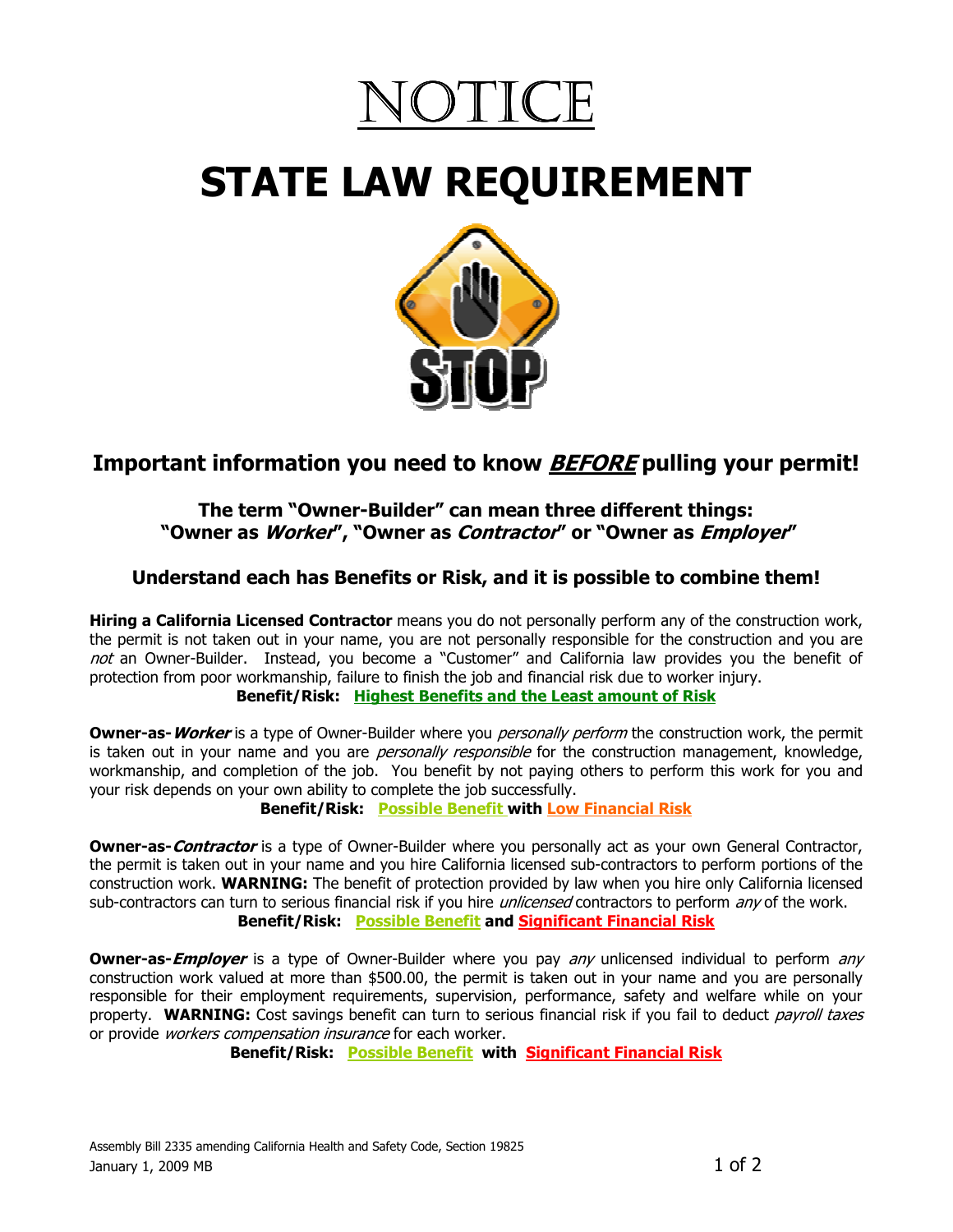(Health and Safety Code Section 19827) The California Legislature declares an "urgent and statewide public interest in assuring" that contractors comply with Contractors' License Law, Business and Professions Code and Workers' Compensation Insurance requirements to ensure property owners are informed about, and protected from the following when improving their property as Owner-Builders:

Fraudulent representations ▪ Liability for worker's injuries ▪ Liability for material and labor costs unpaid by contractors ▪ Licensing requirements ▪ Employers tax liabilities

Over 20,000 consumer complaints are filed each year. Many complaints relate to owner/builder projects and include workmanship and workers' compensation issues Homeowners suffer financial harm due to defective workmanship and injured employees.

### Following are alarming examples of what has occurred with Owner-Builder permits:

**Example 1:** Homeowner received insurance money to rebuild burned-down home.

- Owner/Builder permit pulled to rebuild structure.
- Unlicensed contractor built substandard structure must be torn down and replaced.
- **Estimated financial injury is \$225,000.**
- Additional financial injury IRS threatened to tax insurance payout if house not completed by the end of the year.

Example 2: Brother-in-law had active license but filed an exemption from Workers Comp.

- Owner-Builder hires brother-in-law to install a new roof.
- Employee falls and sustains multiple spinal and extremity fractures as well as a head injury and remains in a coma to this day.
- The Owner-Builder, who has sold the home, is now a defendant in a lawsuit for reimbursement for benefits paid to the injured worker.

Example 3: Employee of contractor without Workers Comp is hired by Owner-Builder to install septic system and suffers injury that results in permanent disability.

- The Owner-Builder did not have a homeowner's insurance policy on the house against which to submit a claim.
- The Owner-Builder is now a defendant in a lawsuit for reimbursement for benefits paid to the injured worker.

Did you know – unlicensed persons frequently have the property owner obtain an "Owner-Builder" building permit which erroneously implies that the property owner is providing his or her own labor and material personally?

Did you know – your homeowner's insurance may not provide coverage for injuries sustained on your property by an unlicensed contractor and his/her employees?

Did you know – if you are considered an "employer" under state and federal law, you must register with the state and federal government, withhold payroll taxes, provide workers compensation and disability insurance and contribute to unemployment compensation for each "employee"?

Did you know – that if you fail to abide by these laws you may be subjected to serious financial risk?

### OWNERS BEWARE AND CONSIDER THE RISK BEFORE ACCEPTING FULL RESPONSIBILITY FOR YOUR BUILDING PERMIT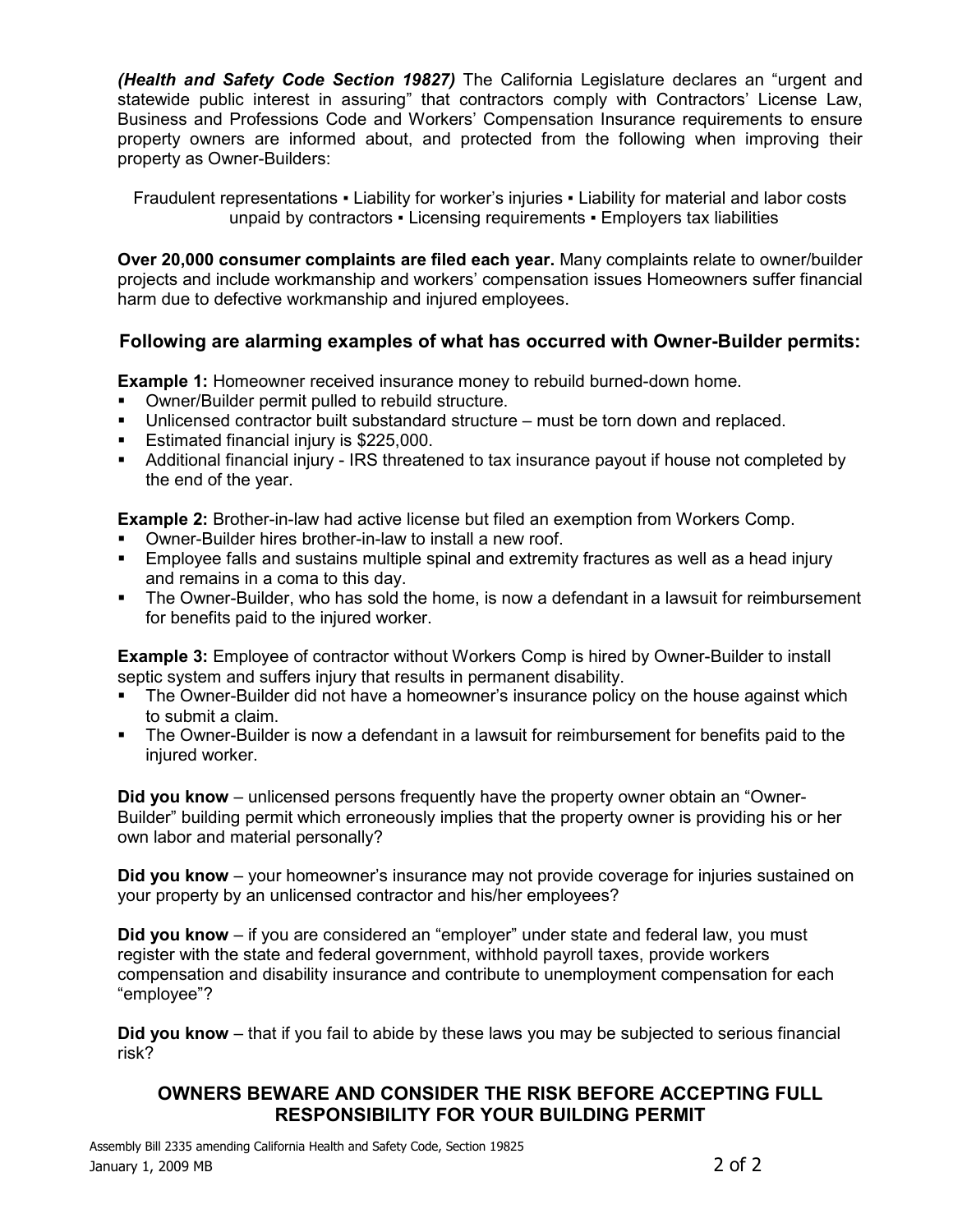# Owner-Builder Acknowledgment and Information Verification Form

 $\mathcal{L}_\text{max}$  , and the contract of the contract of the contract of the contract of the contract of the contract of the contract of the contract of the contract of the contract of the contract of the contract of the contr

#### IMPORTANT! NOTICE TO PROPERTY OWNER

Dear Property Owner:

An application for a building permit has been submitted in your name listing yourself as the builder of the property improvements specified at

We are providing you with an Owner-Builder Acknowledgment and Information Verification Form to make you aware of your responsibilities and possible risk you may incur by having this permit issued in your name as the Owner-Builder. We will not issue a building permit until you have read, initialed your understanding of each provision, signed, and returned this form to us at our official address indicated on application. An agent of the owner cannot execute this notice unless you, the property owner, obtain the prior approval of the permitting authority.

#### OWNER'S ACKNOWLEDGMENT AND VERIFICATION OF INFORMATION

DIRECTIONS: Read and initial each statement below to signify you understand or verify this information.

\_\_\_\_1. I understand a frequent practice of unlicensed persons is to have the property owner obtain an "Owner-Builder" building permit that erroneously implies that the property owner is providing his or her own labor and material personally. I, as an Owner-Builder, may be held liable and subject to serious financial risk for any injuries sustained by an unlicensed person and his or her employees while working on my property. My homeowner's insurance may not provide coverage for those injuries. I am willfully acting as an Owner-Builder and am aware of the limits of my insurance coverage for injuries to workers on my property.

2. I understand building permits are not required to be signed by property owners unless they are responsible for the construction and are not hiring a licensed Contractor to assume this responsibility.

\_\_\_\_3. I understand as an "Owner-Builder" I am the responsible party of record on the permit. I understand that I may protect myself from potential financial risk by hiring a licensed Contractor and having the permit filed in his or her name instead of my own.

\_\_\_\_4. I understand Contractors are required by law to be licensed and bonded in California and to list their license numbers on permits and contracts.

\_\_\_\_5. I understand if I employ or otherwise engage any persons, other than California licensed Contractors, and the total value of my construction is at least five hundred dollars (\$500), including labor and materials, I may be considered an "employer" under state and federal law.

\_\_\_\_6. I understand if I am considered an "employer" under state and federal law, I must register with the state and federal government, withhold payroll taxes, provide workers' compensation disability insurance, and contribute to unemployment compensation for each "employee." I also understand my failure to abide by these laws may subject me to serious financial risk.

\_\_\_\_7. I understand under California Contractors' State License Law, an Owner-Builder who builds single-family residential structures cannot legally build them with the intent to offer them for sale, unless all work is performed by licensed subcontractors and the number of structures does not exceed four within any calendar year, or all of the work is performed under contract with a licensed general building Contractor.

\_\_\_\_8. I understand as an Owner-Builder if I sell the property for which this permit is issued, I may be held liable for any financial or personal injuries sustained by any subsequent owner(s) that result from any latent construction defects in the workmanship or materials.

Assembly Bill 2335 amending California Health and Safety Code, Section 19825 January 1, 2009 MB